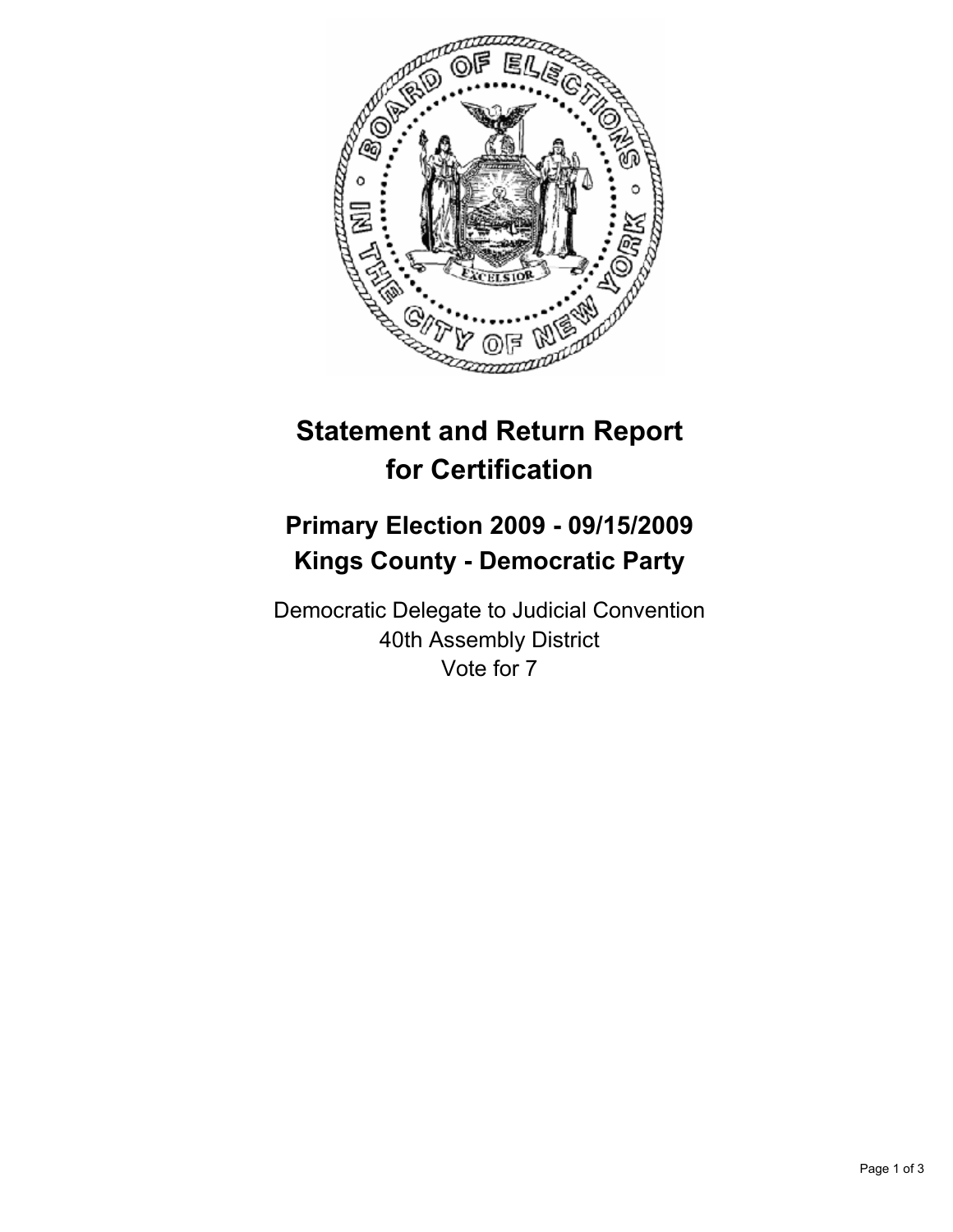

## **Assembly District 40**

| <b>EMERGENCY</b>         | 5      |
|--------------------------|--------|
| ABSENTEE/MILITARY        | 98     |
| <b>AFFIDAVIT</b>         | 51     |
| <b>INEZ D BARRON</b>     | 3,018  |
| <b>ALICE LOWMAN</b>      | 878    |
| <b>ANDRE T MITCHELL</b>  | 1,126  |
| <b>PAUL WASHINGTON</b>   | 1,079  |
| <b>MELINDA PERKINS</b>   | 1,113  |
| ANA A FISCHER            | 797    |
| JOYCE SCOTT-BRAYBOY      | 738    |
| <b>CAROL A FAISON</b>    | 1,628  |
| <b>EARL L WILLIAMS</b>   | 1,654  |
| <b>SHIRLEY PAZANT</b>    | 782    |
| <b>STEVEN CHAMBERS</b>   | 821    |
| <b>JOYCE PEEPLES</b>     | 984    |
| <b>BEVERLY J JEMMOTT</b> | 638    |
| RECCOLEVE DILLON         | 419    |
| <b>Total Votes</b>       | 15,675 |